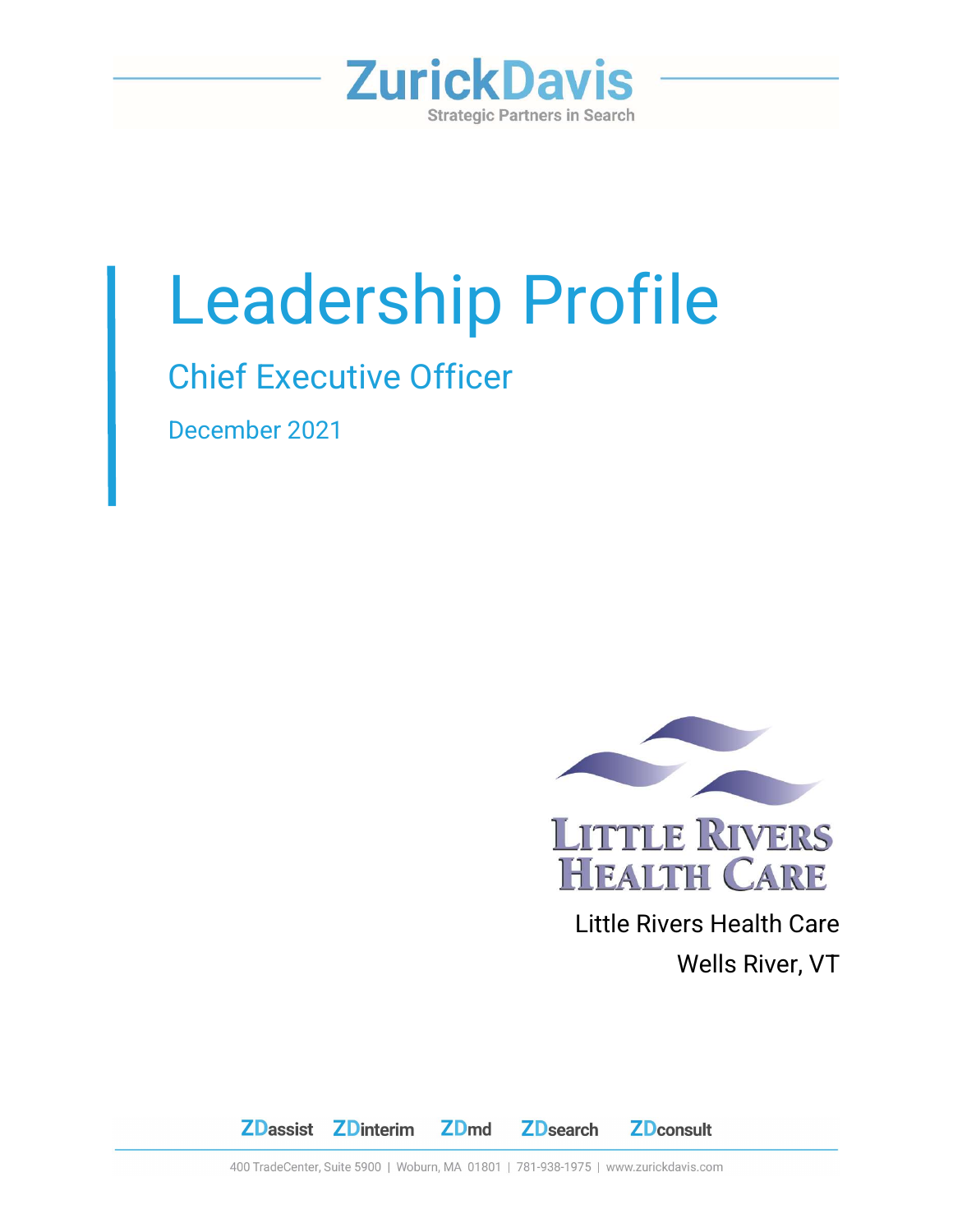#### The Opportunity

Little Rivers Health Care (LRHC), a strong and growing FQHC with four clinical locations in an idyllic region of central Vermont seeks a new leader to succeed its founding CEO who will soon retire. With several construction projects underway and plans to launch dental services in 2022, Little Rivers seeks a visionary leader who will continue to balance expansion to meet community needs with the preservation of a culture based on respect, trust, empowerment and accountability. With a strong reputation for patient and staff satisfaction, talented management team, high caliber work force, dedicated Board of Directors, and an excellent record of quality and service, Little Rivers offers a solid foundation for its next CEO to build upon. LRHC has a tradition of honoring work/life balance and a location ideal for skiers, hikers, and other lovers of the outdoors. Little Rivers also offers opportunities to collaborate with the medical systems affiliated with Dartmouth's Geisel School of Medicine and University of Vermont's Larner College of Medicine. Little Rivers community members enjoy the best of small town and rural life combined with proximity to the cultural attractions of area college towns, as well as Boston, Burlington, and Montreal.

LRHC's next CEO will oversee the day-to-day activities of the health center and represent LRHC to external partners, peer organizations, agencies, and the community. The next CEO will be an excellent communicator and relationship builder with a sophisticated understanding of primary care delivery systems, health care financing, regulations, reform, and trends.

#### The Organization

Little Rivers Health Care is a Federally Qualified Health Center (FQHC) that provides primary care services at clinical sites in Bradford, East Corinth, Newbury and Wells River, VT, as well as at Valley Vista, a residential addiction treatment center in Bradford, and six area public schools. LRHC's clinical team of physicians, nurse practitioners and social workers offer a uniquely broad range of services and share a vision of the vitality of primary care. The scope of care includes obstetrics, behavioral health and addiction medicine. Off-site care includes school based behavioral health; farm outreach visits—fall and spring on farm health screenings and vaccinations focused on Spanish speaking workers; Deliveries each week to community members experiencing food insecurity; and, in close collaboration with the Vermont Department of Health, Little Rivers is THE Covid response resource for the community—offering outdoor testing and vaccination sites at local schools, local businesses, and long-term care facilities.

The Little Rivers dental program currently includes a mobile van service for children, dental hygiene onsite and in schools. A full-service dental clinic will open in 2022., Little Rivers' Behavioral Health program has grown from one to thirteen providers since 2014, and the Board is committed to supporting its continued growth. LRHC is a Level 3 Patient Centered Medical Home that implemented an electronic health record, eClinicalWorks in 2012 and continues to improve its functionality under the leadership of their informatics director, who is a family physician and LRHC's Chief Medical Officer.

Little Rivers physicians provide in-patient care through Cottage Hospital, a critical access hospital in Woodsville, NH. In addition, the five family physicians provide pre- and post-natal care as well as in-patient OB/GYN services at Northeastern Vermont Regional Hospital in St. Johnsbury. LRHC also has an internist who provides outpatient-only services.

LHRC's twelve (12) medical providers (6 MDs, and 6 NPs) are a mix of full and part-time employees who provide care for roughly 8,000 patients. They are supported by a team of 16 nurses and medical assistants, four care coordinators and 28 clerical, IT, and administrative staff. LRHC also has three psychiatric nurse practitioners and ten social workers and clinical mental health counselors on staff with coverage of all four clinic sites, as well as a Medication Assisted Treatment Program in the Wells River clinic.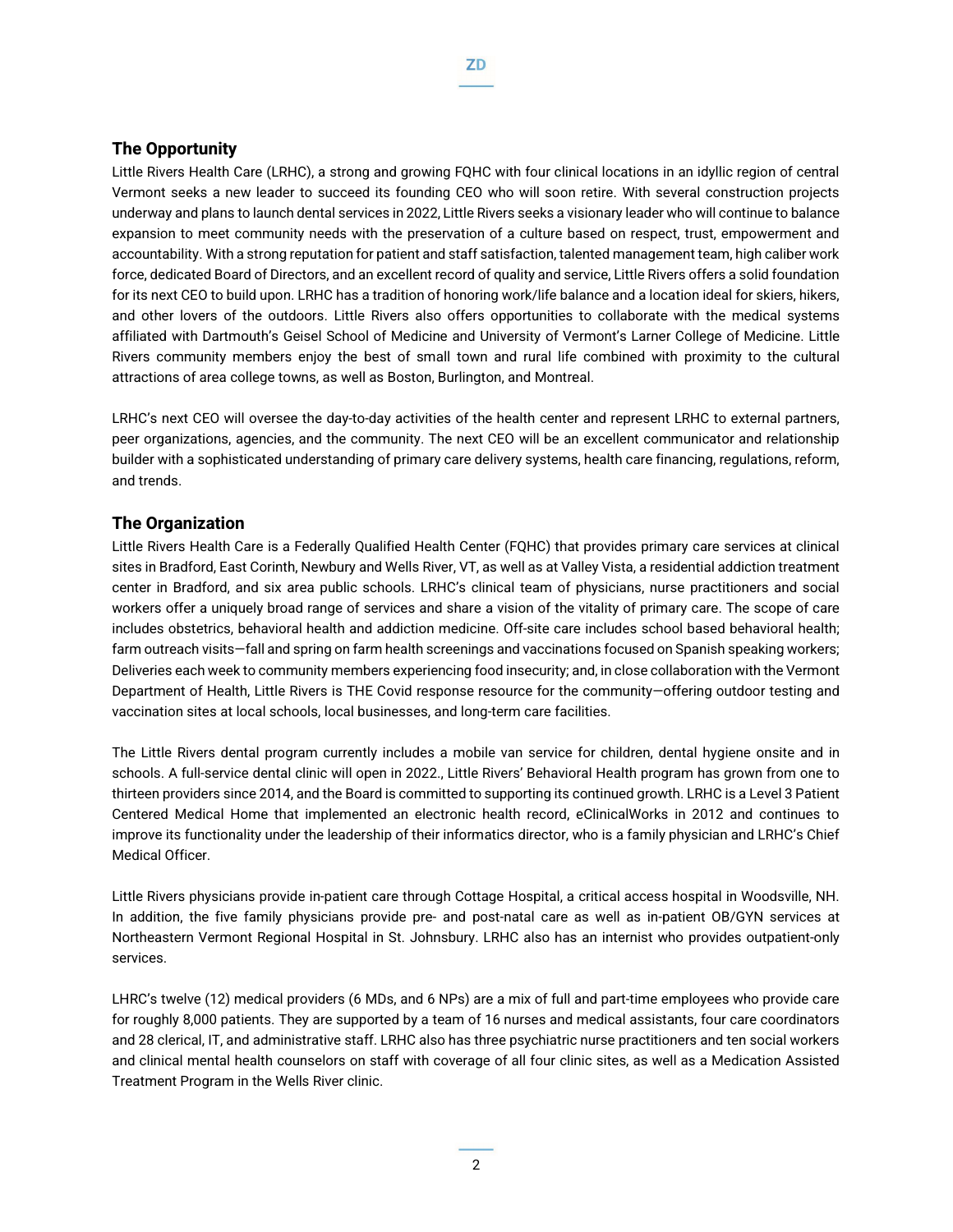## The Position

Reporting to the Chair of the Board of Directors, the CEO will participate with the Board of Directors in charting and implementing LHRC's mission and strategic plan in response to the changing needs of the community. S/he will oversee the presentation of the annual budget and program plan to the Board of Directors and recommend corporate policies regarding internal and external matters to the Board. S/he will also address the need to recruit and retain clinical staff. Other responsibilities of the CEO include: -

Governance:

- Supports the process of selection, orientation and training of members and committees of the corporation and its Board of Directors
- Represents the corporate staff at all meetings of the corporate membership and the Board of Directors
- Informs the corporate membership and Board of Directors concerning current trends, challenges, and activities in the health field to facilitate governance and formulation of policy
- Serves as primary channel of communication between Board of Directors and staff

Fiscal Oversight:

- Oversees the annual and long-range financial development and budget management of the organization
- Approves expenditure of non-budgeted funds within limits set by the Board of Directors
- Signs all checks of the corporation and reviews same with the CFO.
- Signs all contracts subject to the approval of the Board of Directors

Management and Supervision:

- Promotes by deed and word the corporate mission
- Leads and coordinates the Senior Management Team
- Oversees all corporate activities through administrative and operations staff; regularly consults with and guides administrative and operations staff
- Oversees out-sourced administrative functions
- Provides oversight in areas of budgeting, purchasing, data systems, facilities, staffing, regular and capital expenditures, insurance, facility management and compliance
- Coordinates the recruitment of health center providers
- Supervises and performs annual reviews for: Chief Medical Officer (CMO), Chief Financial Officer (CFO) and Chief of Operations (COO).
- Provides oversight of the Quality Team, assisting in the design, approval, and functioning of the quality improvement, quality assurance, and risk management programs. Functions as the corporate Risk Manager.
- Provides assistance and guidance to the administrative and operations staff, as needed or requested, to job classifications and government regulations
- Ensures compliance with federal and state regulations governing health care delivery and with the rules of accrediting bodies
- Oversees the development, implementation and evaluation of corporate planning with particular attention to ongoing provision of affordable health care services
- Resolves administrative and personnel problems according to corporate policies, or at the request of the Directors. Keep healthy communication channels open to all staff to ensure strong employee morale and professional corporate atmosphere
- Oversees corporate development and fundraising campaigns
- Oversees and ensures compliance with the requirements of maintaining HRSA Section 330 grant funding
- Oversees application of grants and grant program administration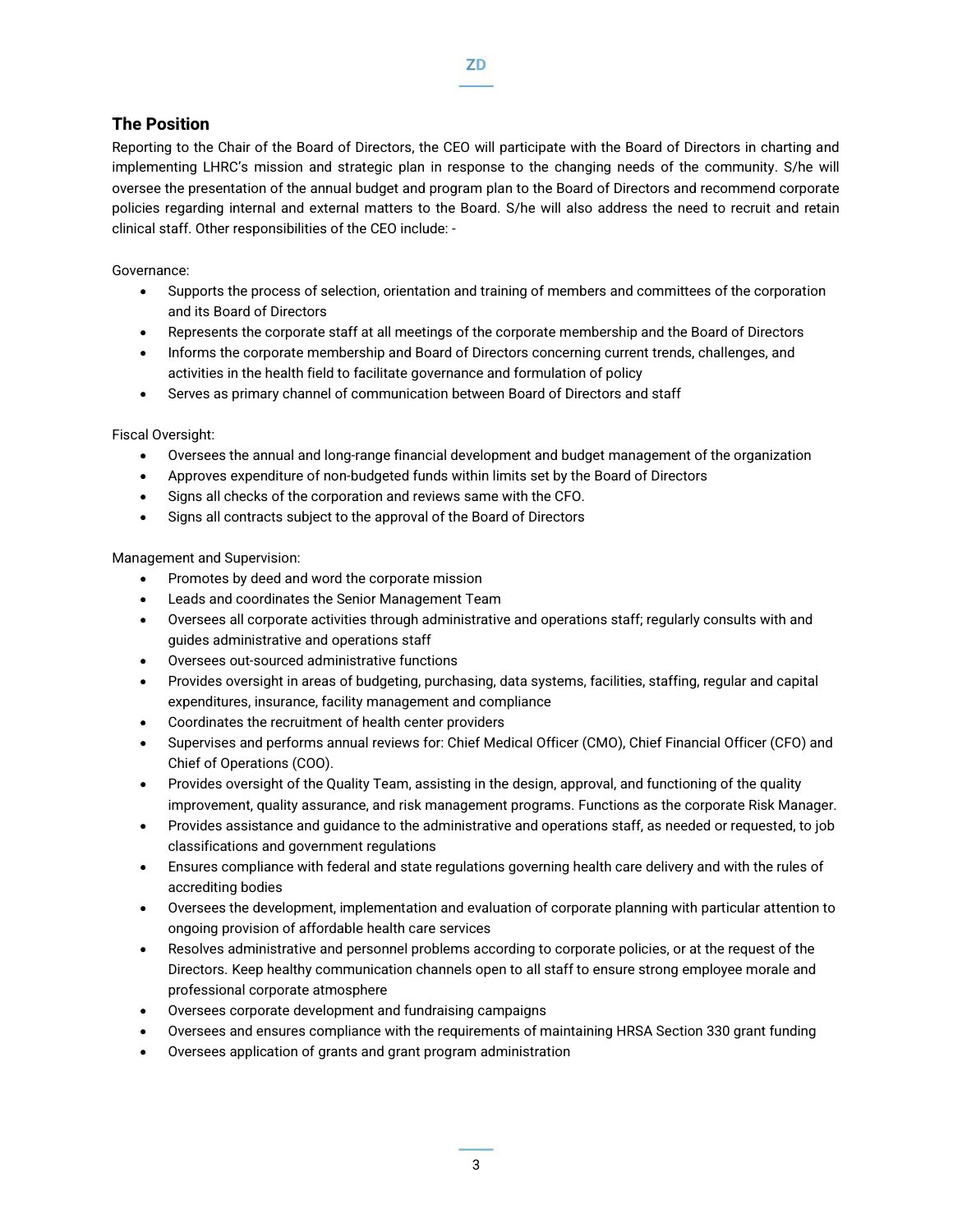- Prepares and submits annual application for Federal Tort Claims Act malpractice coverage and ensures compliance with all requirements. Responsible for management of medical malpractice claims or threats of same, and appropriate reporting to HHS in accordance with FTCA policy manual.
- Oversees building and renovation projects

Community Relations:

- Acts as primary corporate representative in relations with outside organizations, insurers, agencies and individuals
- Encourages effective communication between the corporation and the community
- Ensures corporate participation in community planning activities related to health care services
- Maintains professional affiliations and enhances professional growth and development to keep current with the changing health care environment

# The Candidate

The ideal candidate will be a well-rounded leader with experience in community health organizations, ideally FQHCs. S/he must have strong financial skills and business sense, appreciation of and commitment to the mission of a community health center, and an adaptive management style. S/he will be drawn to the mission of LRHC and have the experience and gravitas to inspire confidence and respect from internal stakeholders at all levels, and to be an effective ambassador to partners and peers in the external community.

We seek a CEO who will lead and support the ongoing development of a harmonious and stable organizational culture across locations. The ideal candidate will be an inclusive and proactive communicator who will be highly visible and engaged with all areas of LRHC. The ideal candidate will have a master's degree in public health, business, healthcare or public administration and have a record of effective collaboration with clinical providers. We seek a CEO with a keen understanding of health care financing, budgeting, and the skill to procure grant funding.

The next CEO of LRHC will:

- Articulate, convey and represent LRHC's mission and vision through both tangible and intangible mechanisms.
- Develop, foster and uphold an organizational culture of teamwork and collaboration.
- Inspire and motivate others, through strategy, innovation, compassion, and respect
- Demonstrate strong business management and interpersonal skills, including communication, complex budget development, and personnel management.
- Be decisive, creative, and solution oriented.

The ideal candidate will have:

- Proven leadership skills developed through senior management positions, including a demonstrated ability to effectively delegate, develop, and utilize staff to their potential.
- Demonstrated health care operations experience and an unwavering commitment to quality programs and care, community/public health, and data-driven program evaluation.
- Exceptional written and verbal communication skills and be a persuasive and passionate communicator with excellent interpersonal and multidisciplinary project management skills.
- Sophisticated understanding of federal, state, and local programs and grants management, to include procurement, compliance, reporting, etc.
- Integrity, approachability, humility, a positive attitude, and a sense of humor.
- An advanced degree such as MBA, MPA, MPH, or JD.